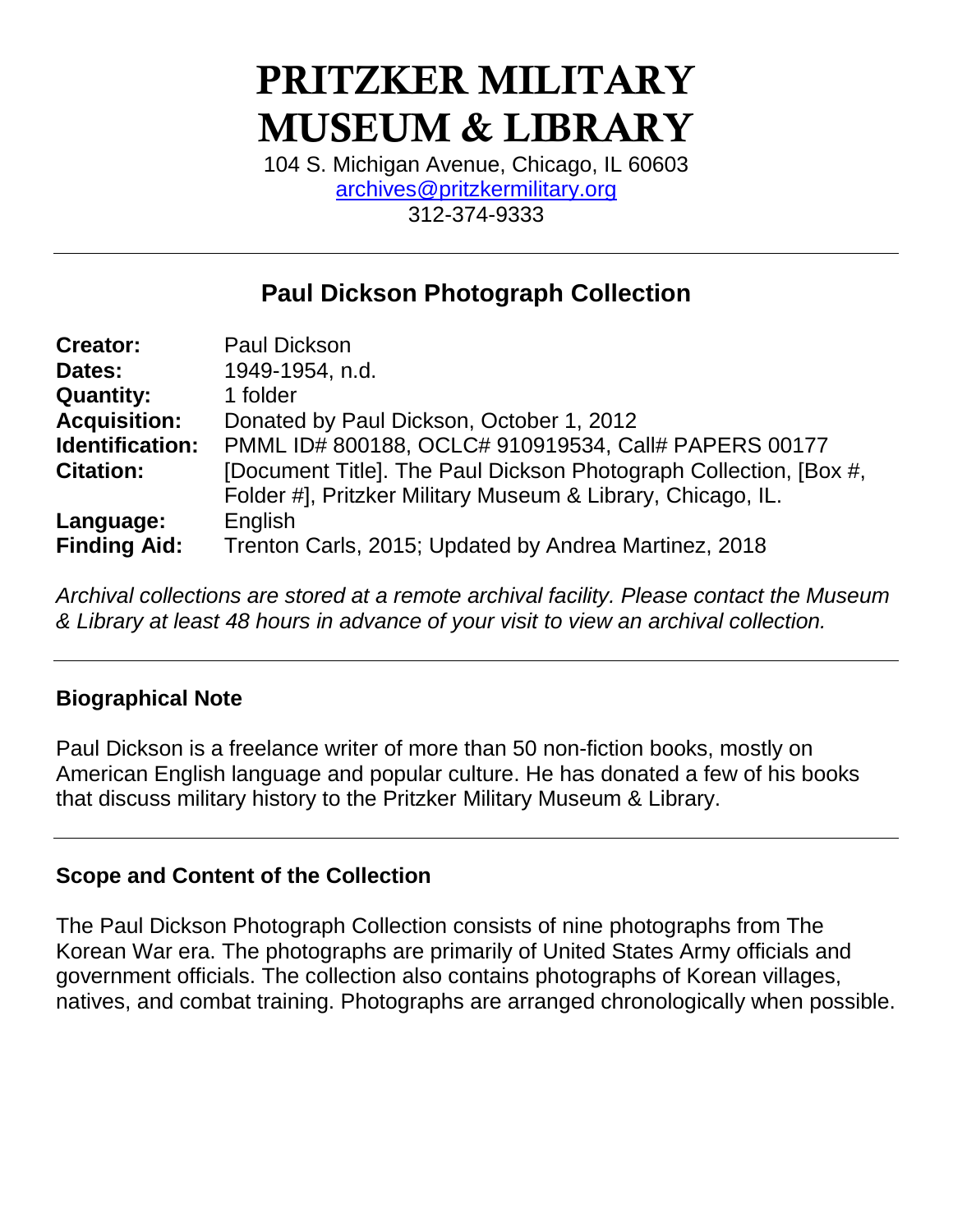## **Rights**

Copyrights held by Paul Dickson were transferred to the Pritzker Military Museum & Library. All other rights are held by the author or publisher. Users assume responsibility for following copyright laws as established by US Code Title 17.

#### **Related Material**

*Chow: a cook's tour of military food* by Paul Dickson Call # UC723.D52

*War slang: American fighting words & phrases since the Civil War* by Paul Dickson Call # PE3727.S7D53 2001

## **Key Subjects**

This collection is indexed under the following headings in the Library's online catalog. Researchers interested in materials about related topics, persons, or places should search the catalog using these subject headings.

### **Subjects**

Korea--History--1945- --Pictorial works. Korean War, 1950-1953. Photography--Korea--History.

## **Container List**

| 800188001 | Louis Arthur Johnson, "who has been nominated for<br>post of Sec. of Defense."                                                                                   | 3/3/1949  |
|-----------|------------------------------------------------------------------------------------------------------------------------------------------------------------------|-----------|
|           | Korea Youth - "Tiny Travelers - South Korea: These<br>800188002 two small refugee orphans walk along a Korean Road,<br>heading southward in the Western sector." | 2/7/1951  |
|           | 800188003 Vice Admiral Charles Turner Joy                                                                                                                        | 9/10/1951 |
|           | Group of soldiers running through smoke. "Army<br>800188004 Stages Mock Battle: Company C, Third Infantry<br>stationed at Fort Myer, Va."                        | 10/6/1952 |